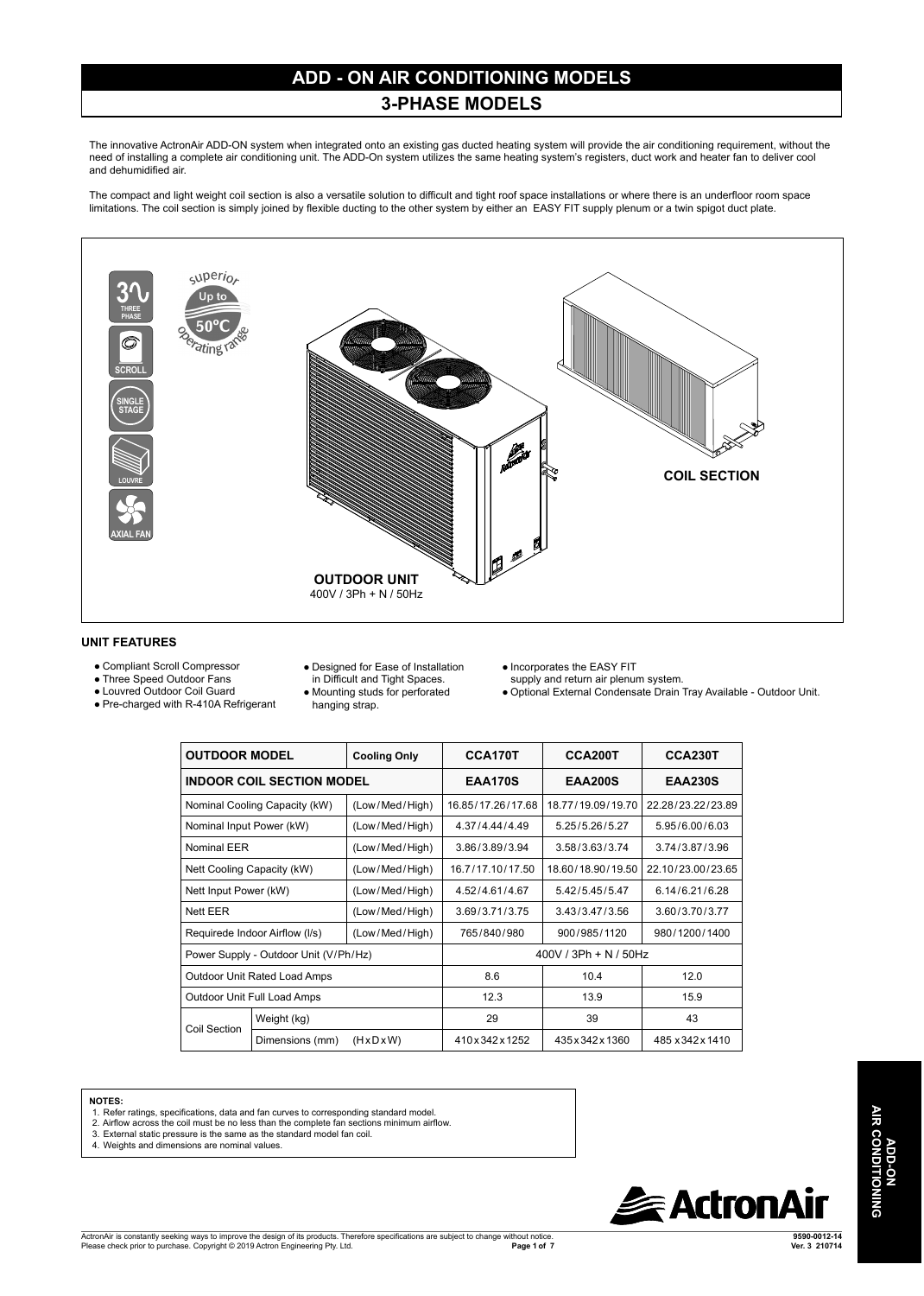# **SUPPLY PLENUM / DUCT PLATE OPTIONS ADD - ON AIR CONDITIONING EAA170S EAA200S EAA230S**

# **A COIL SECTION**



#### **Minimum Service Areas and Airflow Clearances**



ActronAir is constantly seeking ways to improve the design of its products. Therefore specifications are subject to change without notice. Please check prior to purchase. Copyright © 2019 Actron Engineering Pty. Ltd. **Page 2 of 7**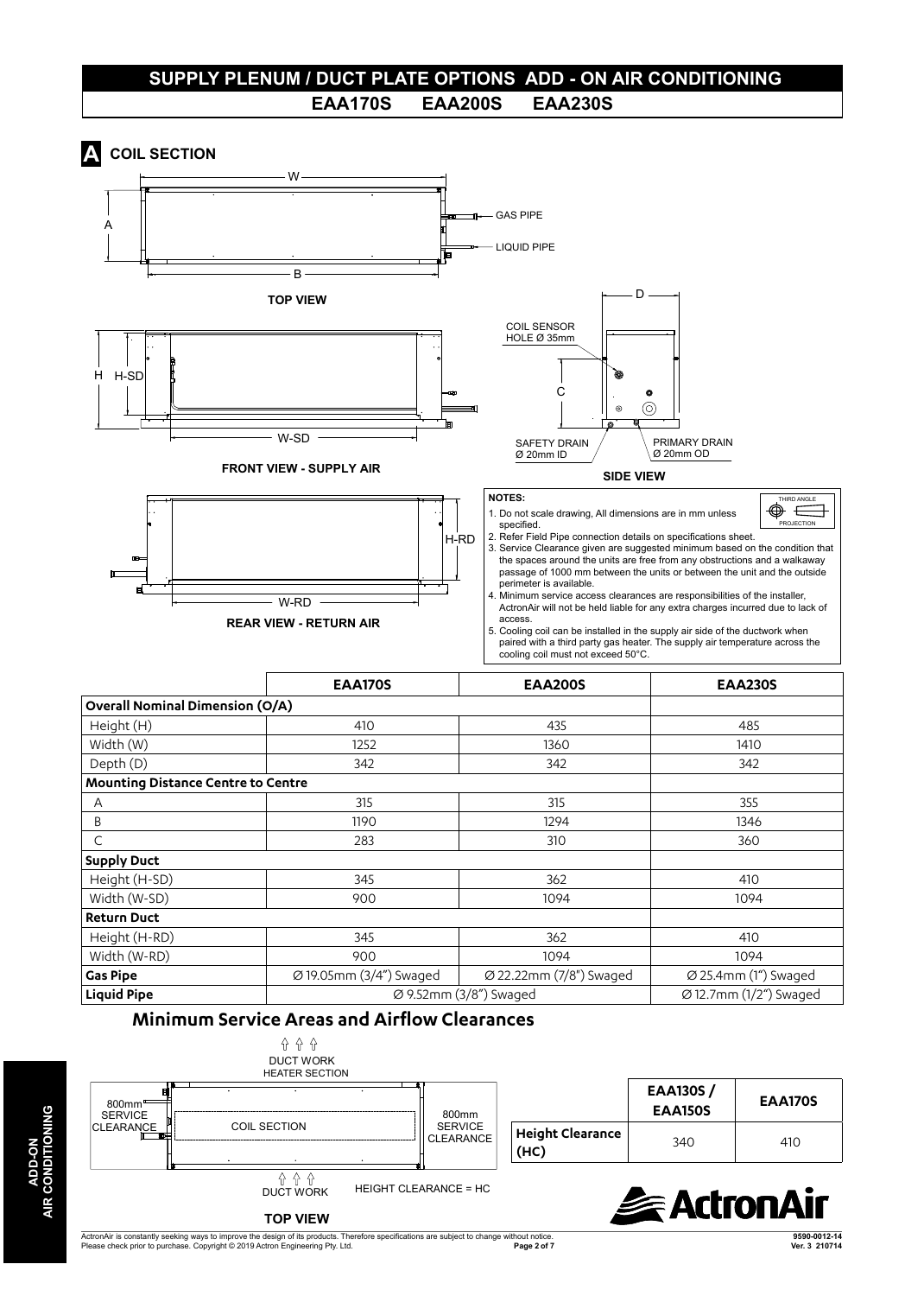# **SUPPLY PLENUM / DUCT PLATE OPTIONS ADD - ON AIR CONDITIONING**

## **EAA170S**







#### **SUPPLY AIR PLENUMS (SUPPLY SIDE)**

| <b>PLENUM</b>  | <b>EAA170S</b>   |                  |                      |                           |                           |                                                        |  |
|----------------|------------------|------------------|----------------------|---------------------------|---------------------------|--------------------------------------------------------|--|
|                | ONE WAY          | <b>TWO WAY</b>   |                      | THREE WAY                 |                           |                                                        |  |
| l MODEL NUMBER | PL18S-1/40S      | PL18S-2/35S      | PL20S-2/40S          | PL13S-3/30S               | PL18S-3/35S               | <b>PL20S-3/SPS</b>                                     |  |
| TYPE / SIZE    | 1 x 400 mm (16") | 2 X 350 mm (14") | $2 x 400$ mm $(16")$ | $3 \times 300$ mm $(12")$ | $3 \times 350$ mm $(14")$ | $1 \times 400$ mm $(16") +$<br>$2 \times 350$ mm (14") |  |

#### **DUCT PLATES (RETURN SIDE ONLY)**

| <b>PLENUM</b>       | <b>EAA170S</b>            |  |  |
|---------------------|---------------------------|--|--|
| <b>MODEL NUMBER</b> | PLDP-2/400                |  |  |
| TYPE / SIZE         | $2 \times 400$ mm $(16")$ |  |  |
| DIMENSION "A"       | 962                       |  |  |
| DIMENSION "B"       | 405                       |  |  |

## **DUCT PLATE OPTION - ADD ON AIR CONDITIONING EAA200S EAA230S**



#### **DUCT PLATES (RETURN SIDE ONLY)**

| <b>PLENUM</b>                                      | <b>EAA200S</b>                                                                                                                                                                                                                                                                                                                                                                                                    | <b>EAA230S</b>                                                                                                                |  |
|----------------------------------------------------|-------------------------------------------------------------------------------------------------------------------------------------------------------------------------------------------------------------------------------------------------------------------------------------------------------------------------------------------------------------------------------------------------------------------|-------------------------------------------------------------------------------------------------------------------------------|--|
| <b>MODEL NUMBER</b>                                | PLDS-2/400                                                                                                                                                                                                                                                                                                                                                                                                        | PLDT-2/450                                                                                                                    |  |
| TYPE / SIZE                                        | $2 \times 400$ mm $(16")$                                                                                                                                                                                                                                                                                                                                                                                         | 2 x 450 mm (18")                                                                                                              |  |
| DIMENSION "A"                                      | 1155                                                                                                                                                                                                                                                                                                                                                                                                              | 1157                                                                                                                          |  |
| DIMENSION "B"                                      | 432                                                                                                                                                                                                                                                                                                                                                                                                               | 481                                                                                                                           |  |
| <b>NOTES:</b><br>4. Dimensions are nominal values. | 2. For 12-17 kW units, use supply plenum from above table.<br>3. For 20 kW and 23 kW units, <i>installer must provide</i> their own supply plenum.<br>Recommended sizes for 20 kW are 2 x 350 mm, 2 x 400 mm, 3 x 300 mm and 3 x 350 mm<br>Recommended sizes for 23 kW are 2 x 450 mm, 3 x 350 mm, 3 x 400 and 3 x 450 mm<br>5. For add-on cooling, ActronAir does not recommend a duct plate on the supply side. | 1. For airflow purposes, please refer to supply and return air matrix for details of required number of spigots in operation. |  |



#### **COIL SECTION**

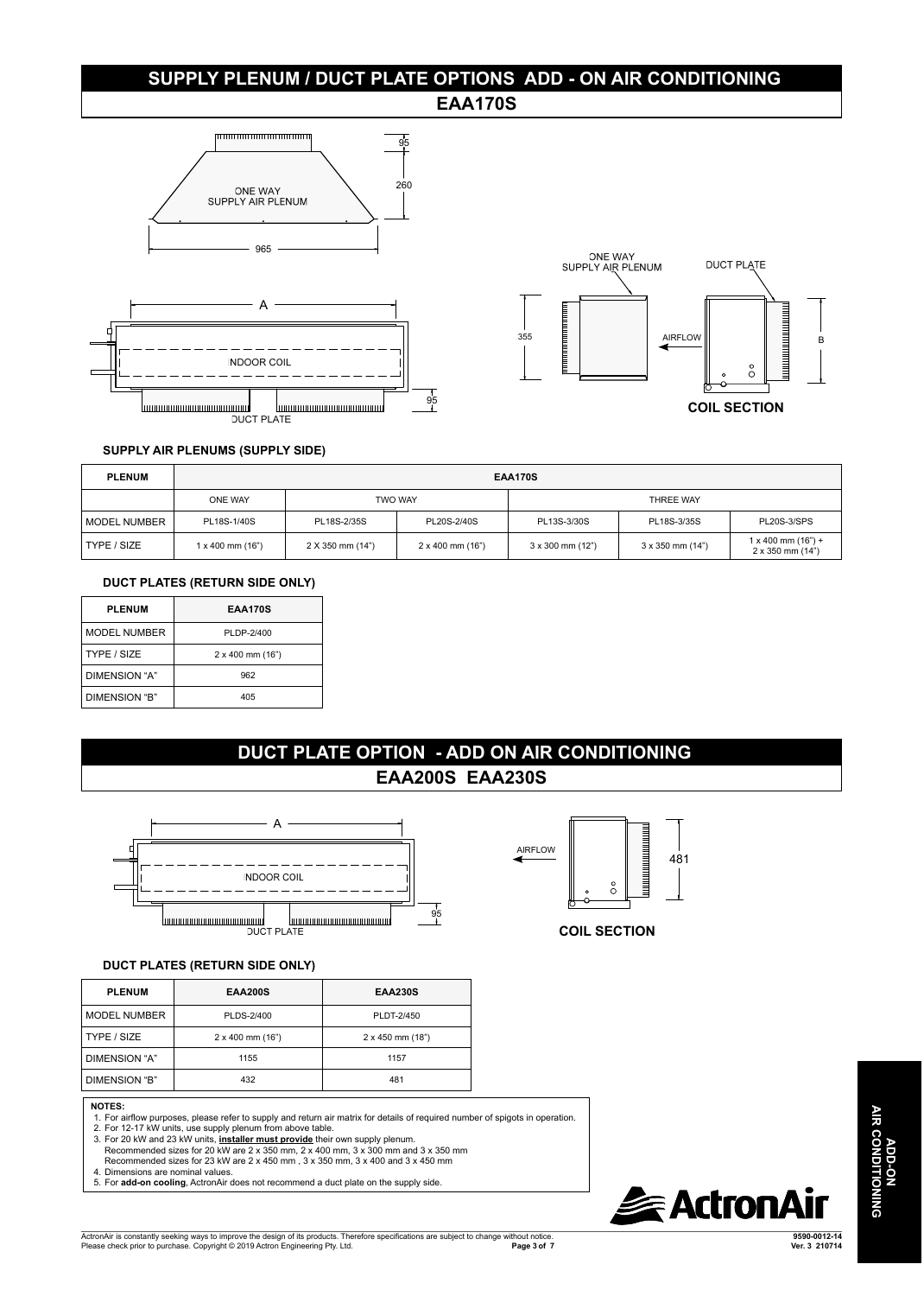# **FIELD WIRING DIAGRAM ACTRONAIR ADD-ON AIR CONDITIONING**



ActronAir is constantly seeking ways to improve the design of its products. Therefore specifications are subject to change without notice. **Products are subject to change of 7** Please check prior to purchase. Copyright ©